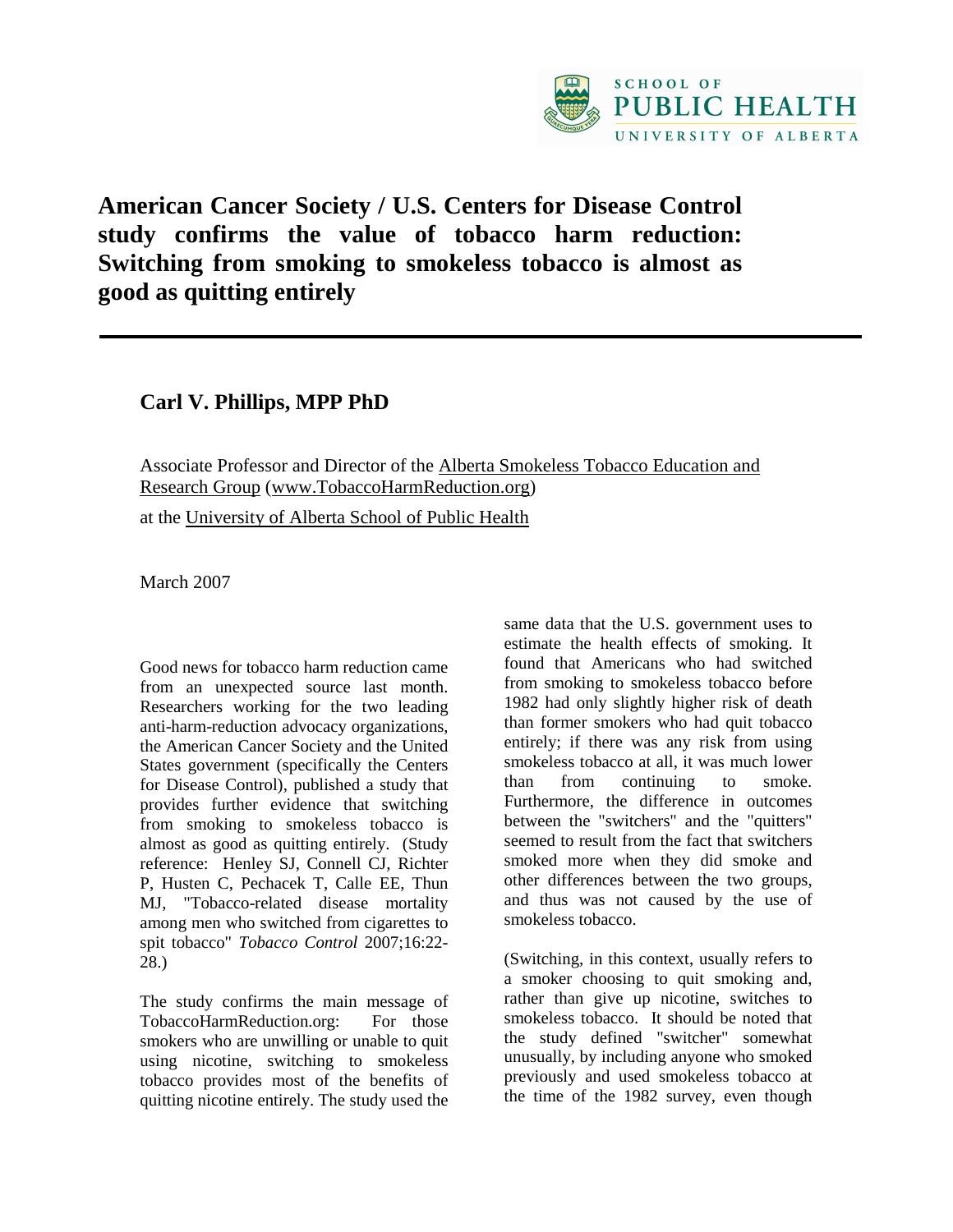there was often a substantial time gap between the smoking and smokeless tobacco use.)

The study found that for a simple comparison of switchers to quitters, switchers are more likely to die sooner. However, it turns out that the switchers had various characteristics that made them generally less healthy than the quitters. When the effects of those factors are partially removed, much of the difference between the groups goes away. Keep in mind that these people switched long before there was much knowledge about harm reduction, and probably believed (mistakenly) that smokeless tobacco causes substantial health risks, comparable to those from smoking. Thus subjects who were most concerned about improving their health would have been more likely to quit rather than switch, and would also have been more likely to eat better, maintain healthy body weight, etc. More important, before they stopped smoking, the switchers had smoked longer and more intensely than did the quitters. When the effect of greater past smoking is partially corrected for, most of the remaining difference in risk disappears.

In addition, switchers were also probably more likely to start smoking again, in part because anti-smokeless-tobacco advocates were telling them that using smokeless tobacco was just as bad as smoking, so they might as well smoke. The health effects of starting to smoke again would explain some or all of the remaining difference. (There is data in the study that suggests that this speculation is correct; unfortunately the nature of the study, which collects data at one point in time rather than following the subjects to see how their behavior changes, makes it difficult to correct for this, and the authors did not even attempt to do so.)

Most telling, after partially correcting for intensity of smoking and other health factors, the remaining difference in death rates between switchers and quitters -- the result reported in the study -- is almost

entirely due to lung diseases. These diseases are overwhelmingly caused by smoking. This suggests that most or all of the remaining difference is due to the differences in past and future smoking patterns between the switchers and the quitters, and that the attempt to statistically remove all of that effect was not successful. Some of the lung disease disparity may have resulted from smokers who already had lung symptoms switching to smokeless tobacco in order to breathe easier (though few people in 1982 knew that smokeless tobacco caused only about  $1/100<sup>th</sup>$  the risk from smoking, most probably understood that it did not hurt their lungs).

These challenges in determining which differences are caused by an exposure and which are caused by other things are common in epidemiology research. We try to "control for" the effects of variables that obscure the true relationship we want to measure, but we cannot do so completely, and so some of the error remains. (Technically this problem is known as "confounding", and when we cannot correct for all of it, it is called "residual confounding".) Similarly, we try to correct for cases where a disease might cause a behavior, like lung symptoms causing a smoker to switch, rather than the other way around, but in a study like this that is close to impossible.

Since it is usually not possible to completely eliminate these problems statistically, it is necessary to use our knowledge of the world. When researchers see a difference in lung disease rates between two groups, they generally conclude that the difference was caused by different levels of smoking between the groups, and that the data was just not good enough to control for that difference. In the case of this new study, this would explain the small difference between switchers and quitters.

In short, the new study found that, at worst, switchers have only slightly poorer outcomes than quitters, and that most of that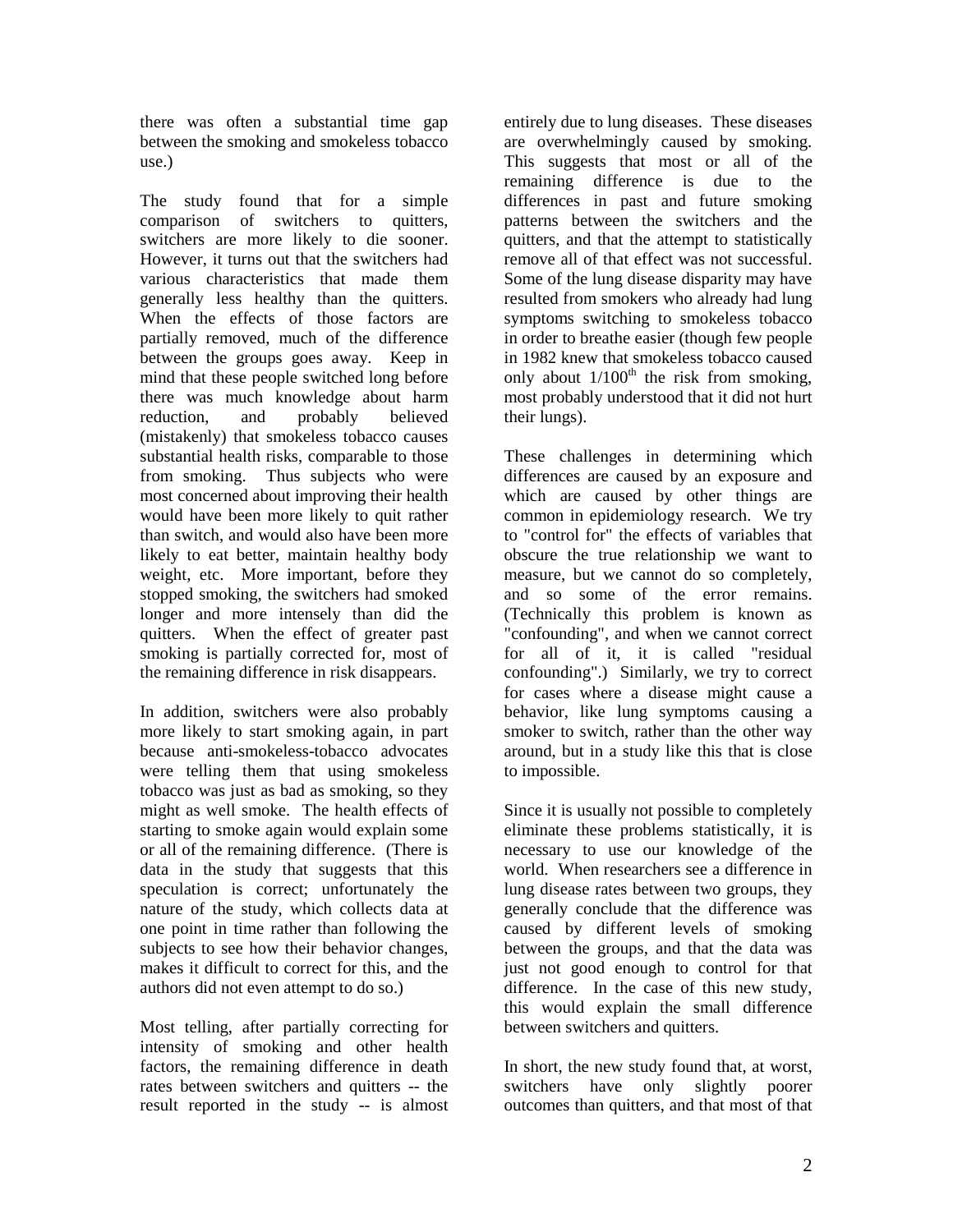difference does not appear to be attributable to the use of smokeless tobacco. This does not mean that switching to smokeless tobacco or another source of nicotine has 100% of the physical health benefits of quitting nicotine entirely (which no one seriously claims). But it confirms that switching is much, much better than continuing to smoke, or than trying to quit and failing. The main harm reduction message remains clearly true: Smokers who are unwilling or unable to quit nicotine can choose a much less harmful alternative by switching to smokeless tobacco.

The news from the study was not all good, though the bad news was mostly about politics rather than health. Sadly, the authors of the study proved unwilling or unable to admit that their results contradicted the anti-harm-reduction views of their employers. Instead of honestly reporting their scientific findings, they let politics and spin carry the day, trying to explain away their results and claim that switching to smokeless tobacco is a bad idea. Instead of interpreting the lung disease differences as being caused by the switchers smoking more, as would be the standard analysis in epidemiology, they claimed that smokeless tobacco use was causing lung disease (despite decades of previous evidence that fails to support such a claim). Instead of recognizing that the remaining difference between switchers and quitters was probably caused by confounding they could not fully control for, they implicitly claimed that the very small remaining difference was the true causal relationship despite the substantial uncertainty that actually exists.

Worst of all, the authors, who work for the two organizations that are the source of most estimates of the health effects of smoking, carefully avoided comparing the health of switchers and those who continued to smoke. Had they done so, it would have been obvious to readers that any difference between switching and quitting is extremely small compared to the risks from continuing

to smoke. This is the most important comparison for purposes of evaluating harm reduction, but they hid this from their readers even as they drew conclusions about harm reduction. The importance of this omission should not be underestimated or judged to be a minor oversight. This comparison would have clearly demonstrated that the anti-harm-reduction message the authors included in the text of their article and emphasized in their press release was contrary to what their study results showed.

It appears that the authors' efforts to confuse people about their study results were successful. News and advocacy organizations blindly copied the press release and reported that switching to smokeless tobacco was not a good alternative to smoking. (While it seems astonishing that anyone would blindly report claims made by the U.S. government as truth anymore, it remains a common practice.) Readers of reports about the study are unlikely to learn that no matter how one interprets the results, they show that switching is very much better than continuing to smoke. Some writers were so confused by the anti-harm-reduction spin that they actually reported that switching is even worse than continuing to smoke.

The one possible bit of scientific bad news is that this study suggests, as did a previous analysis of part of the same dataset, that there might be a small risk of stroke from smokeless tobacco use. Switchers had a higher stroke risk than quitters, and it did not substantially diminish when other variables were controlled for, unlike the risks for other reported diseases. This difference could be completely due to the residual confounding described above, and the result needs to be confirmed by other studies before it is considered more than suggestive. But it is biologically plausible that there is an effect since nicotine (in any form) is a mild stimulant which temporarily increases heart rate and blood pressure, factors that can trigger a stroke in someone